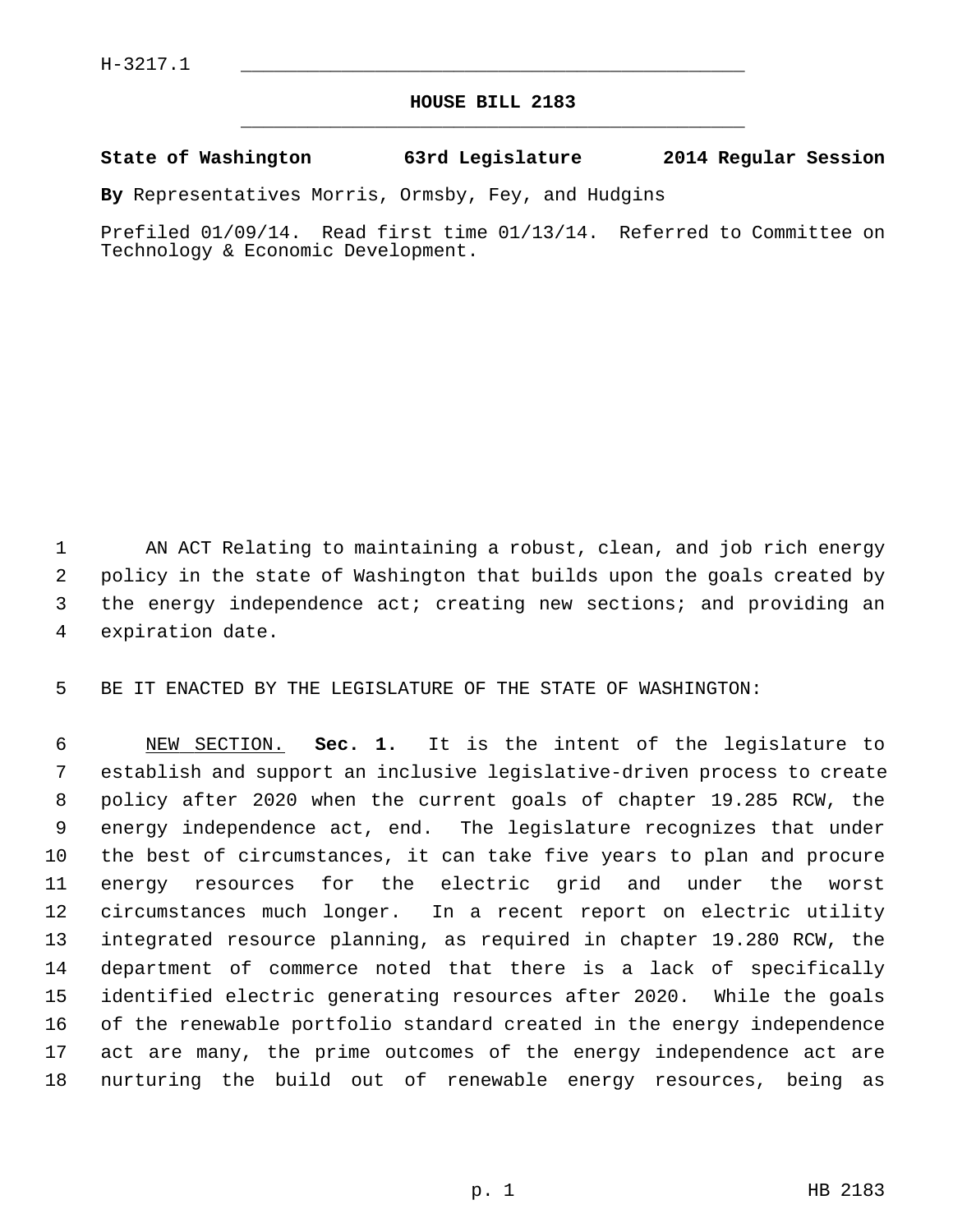1 efficient with current energy resources as possible, and creating 2 economic opportunity.

 3 NEW SECTION. **Sec. 2.** (1) By December 31, 2014, the joint 4 committee on energy supply and energy conservation created in RCW 5 44.39.010 shall make recommendations to the energy committees of the 6 legislature on policies that would establish new renewable energy and 7 energy efficiency goals for utilities. The joint committee must 8 consider how its recommendations will achieve the following objectives:

9 (a) Encourage renewable energy resources;

10 (b) Promote the greatest efficiency in using existing resources, 11 especially compared with states that Washington competes with 12 economically;

13 (c) Enable technologies that make existing practices and processes 14 more efficient;

15 (d) Reduce the overall amount of pollution generated in the 16 production and consumption of energy;

17 (e) Reduce the amount of wealth Washington exports to neighboring 18 jurisdictions for energy procurement;

19 (f) Keep rates as low as practical in a policy environment where 20 there are often competing goals;

21 (g) Create regulatory certainty in advance of typical energy 22 planning and procurement cycles; and

23 (h) Maximize the creation of jobs in Washington.

24 (2) The joint committee on energy supply and energy conservation 25 may also identify and recommend policies that eliminate barriers to 26 achieving goals identified in their recommendations, including, but not 27 limited to, permitting timelines, financing, and technology 28 availability.

29 NEW SECTION. **Sec. 3.** In order to facilitate the development of 30 the recommendations in section 2 of this act, the joint committee on 31 energy supply and energy conservation shall hold a minimum of four 32 meetings:

33 (1) The first meeting must provide an opportunity for the public to 34 present to the joint committee on what goals the joint committee should 35 consider when making its recommendation to the legislature to meet the 36 goals in section 1 of this act;